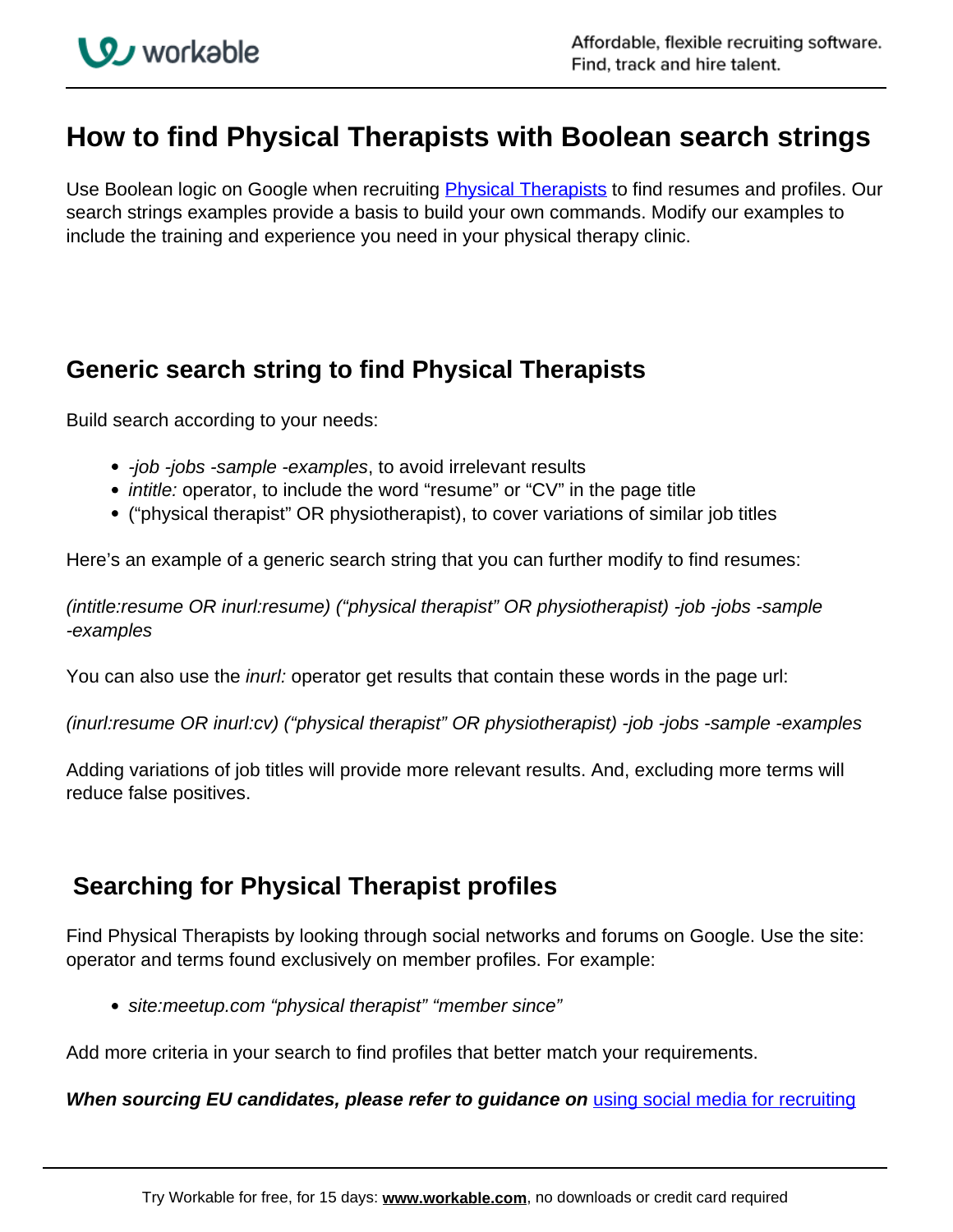

**and** collecting candidate information **as per the General Data Protection Regulation, or GDPR.**

## **Examples of Boolean search strings to use when recruiting Physical Therapists by training and experience**

### **Find Physical Therapists who:**

**Focus on** occupational therapy **of children**

(intitle:resume OR intitle:cv) "occupational therapist" ("children with disabilities" OR "children with health issues") -job -jobs -sample -examples

#### **Have worked with specific age groups**

(intitle:resume OR intitle:cv) "physical therapist" (elderly OR geriatric) -job -jobs -sample -examples

#### **Are specialized**

(intitle:resume OR intitle:cv) "physical therapist" pediatrics -job -jobs -sample -examples

(intitle:resume OR intitle:cv) "physical therapist" (orthopaedics OR sports) -job -jobs -sample -examples

(intitle:resume OR intitle:cv) "home health physical therapist" -job -jobs -sample -examples

#### **Are entry-level**

(intitle:resume OR intitle:cv) "physical therapist assistant" -job -jobs -sample -examples

#### **Have degrees in kinesiology**

(intitle:resume OR intitle:cv) "physical therapist" kinesiology (bachelor OR master OR degree) -job -jobs -sample -examples

#### **Have a doctorate**

(intitle:resume OR inurl:resume) ("doctor of physical therapy" OR DPT) -job -jobs -sample -examples

#### **Have specific certifications**